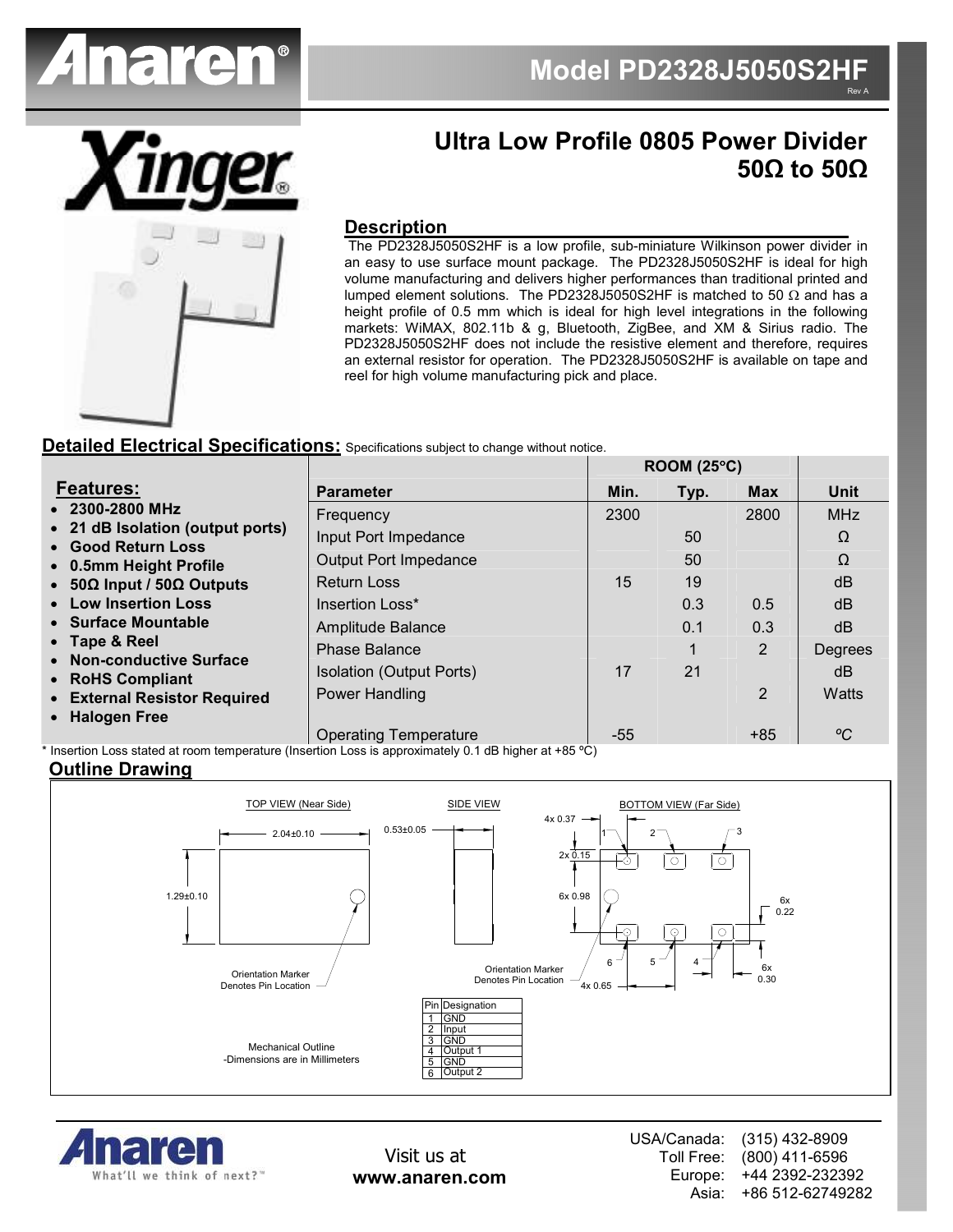

# Typical Broadband Performance: 500 MHz. to 8.0 GHz.





Visit us at www.anaren.com USA/Canada: Toll Free: Europe: Asia: (315) 432-8909 (800) 411-6596 +44 2392-232392 +86 512-62749282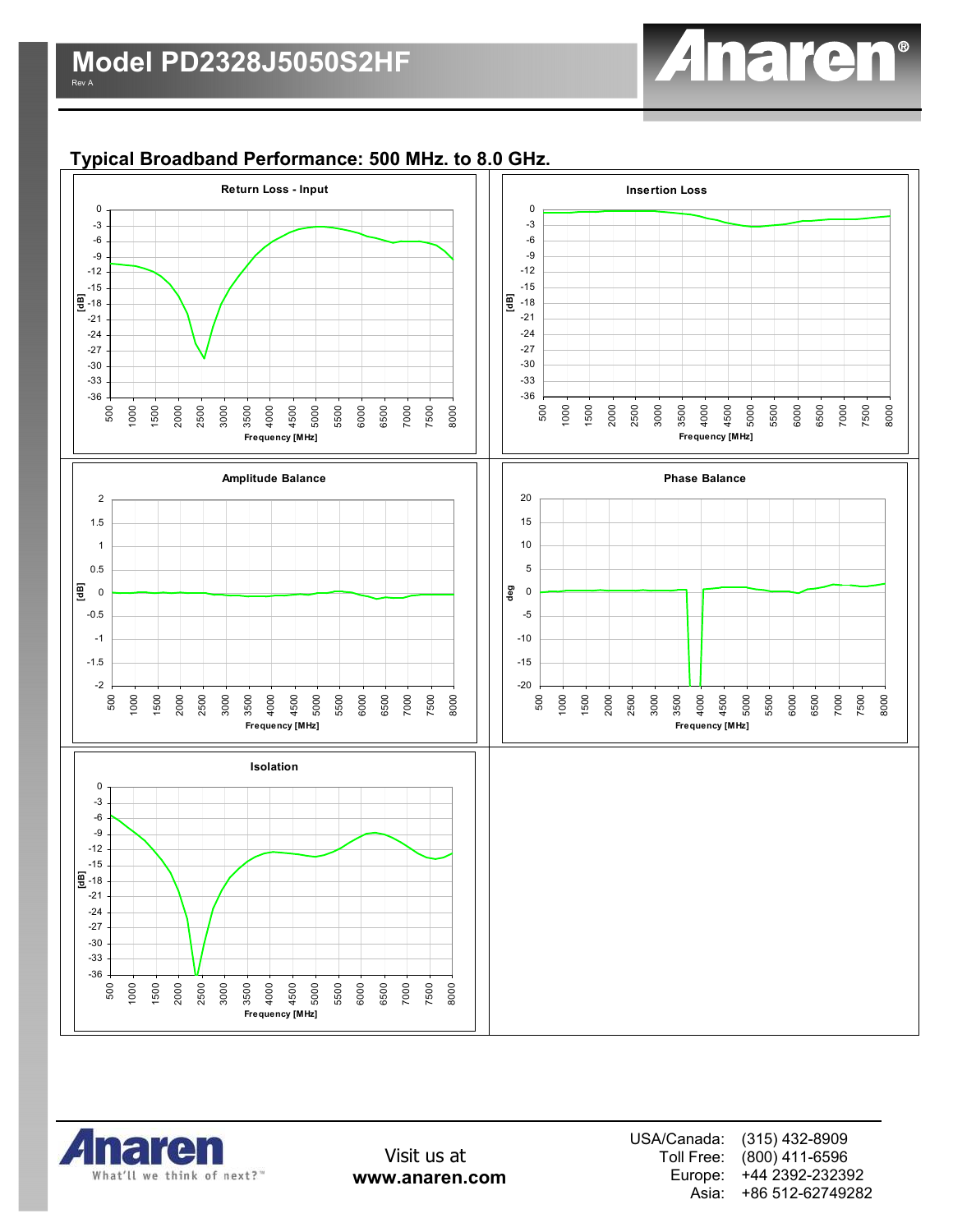

### Model PD2328J5050S2HF Rev A

## Typical Performance: 2200 MHz. to 2900 MHz.



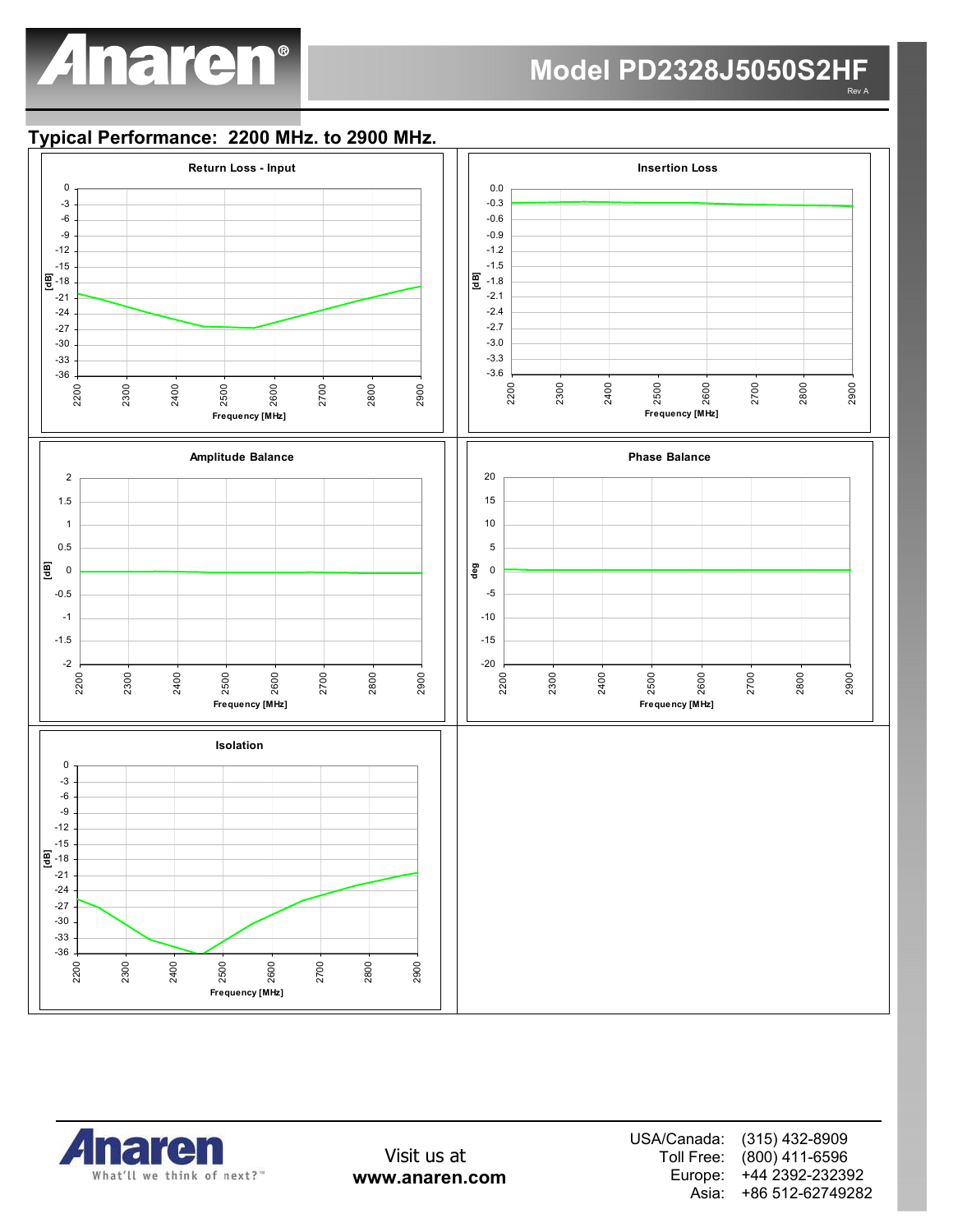

# Mounting Configuration:

In order for Xinger surface mount components to work optimally, the proper impedance transmission lines must be used to connect to the RF ports. If this condition is not satisfied, insertion loss, Isolation and VSWR may not meet published specifications.

All of the Xinger components are constructed from organic PTFE based composites which possess excellent electrical and mechanical stability. Xinger components are compliant to a variety of ROHS and Green standards and ready for Pb-free soldering processes. Pads are Gold plated with a Nickel barrier.

An example of the PCB footprint used in the testing of these parts is shown below. In specific designs, the transmission line widths need to be adjusted to the unique dielectric coefficients and thicknesses as well as varying pick and place equipment tolerances. In addition, since the PD2328J5050S2 is a Wilkinson power divider, an external 0603 100Ω resistor must be mounted in locations R1 as shown in the Figure below.

#### Pad Footprint w/ 0603 Resistor Locations



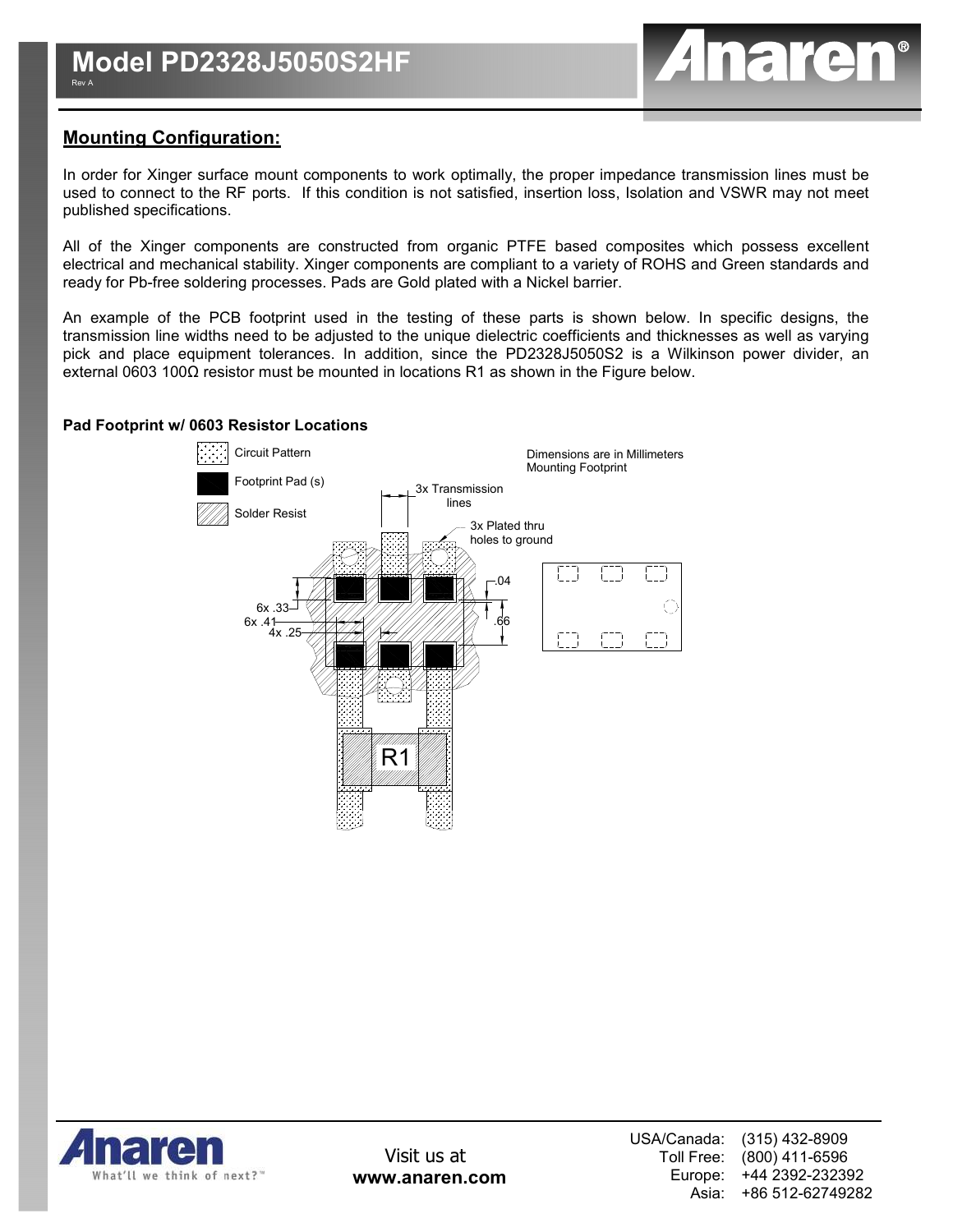

# Packaging and Ordering Information

Parts are available in reels and are packaged per EIA 481-2. Parts are oriented in tape and reel as shown below. Minimum order quantities are 4000 per reel. See Model Numbers below for further ordering information.





|      | TABIF 1       |    |                    |  |  |  |
|------|---------------|----|--------------------|--|--|--|
|      | QUANTITY/REEL |    | REEL DIMENSIONS mm |  |  |  |
| 4000 |               | ØΑ | 177.80             |  |  |  |
|      |               |    | 8.00               |  |  |  |
|      |               | ØC | 50.80              |  |  |  |
|      |               | ØD | 13.00              |  |  |  |
|      |               |    |                    |  |  |  |



Visit us at www.anaren.com USA/Canada: Toll Free: Europe: Asia: (315) 432-8909 (800) 411-6596 +44 2392-232392 +86 512-62749282